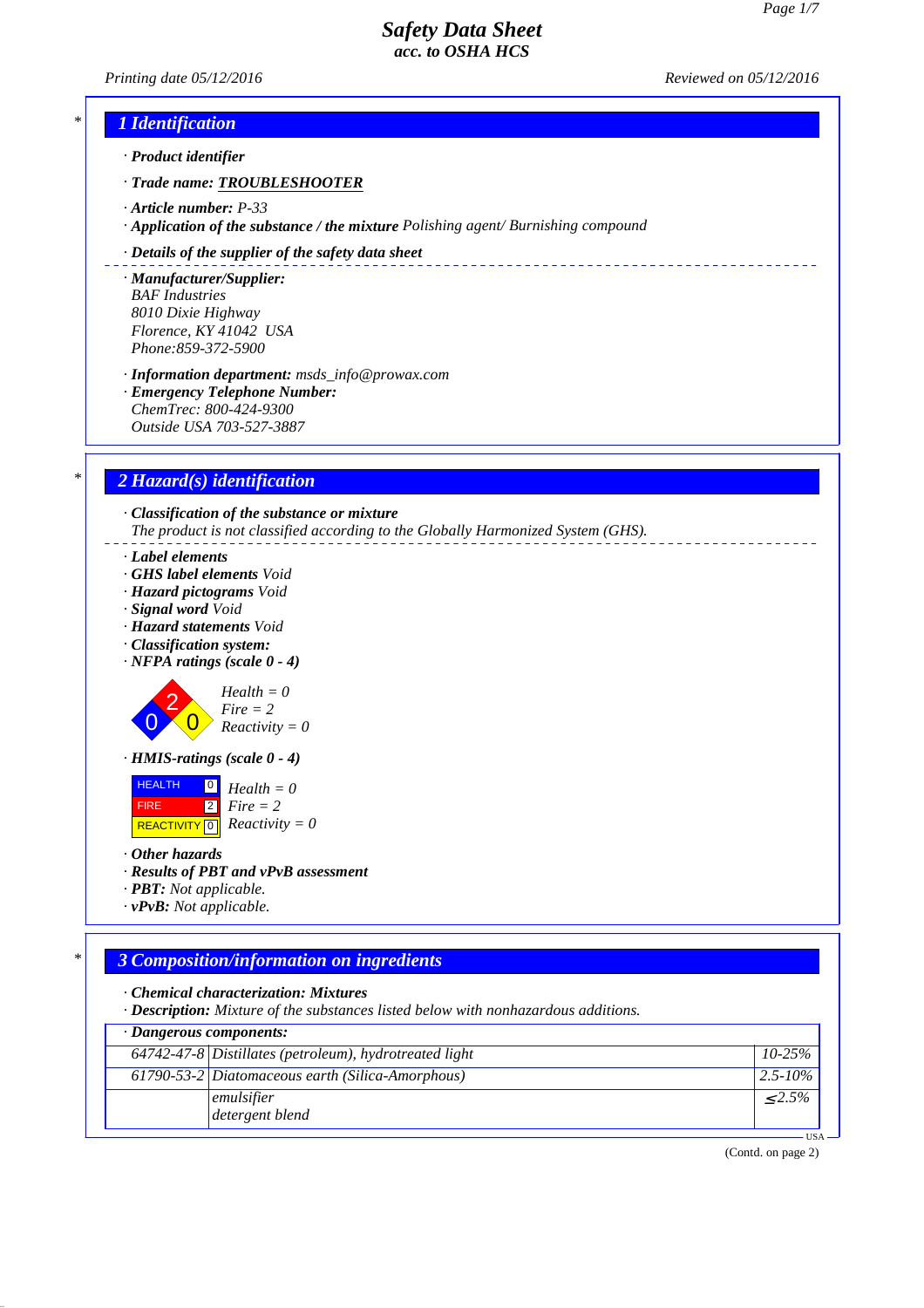*Printing date 05/12/2016 Reviewed on 05/12/2016*

*Trade name: TROUBLESHOOTER*

(Contd. of page 1)

### *\* 4 First-aid measures*

- *· Description of first aid measures*
- *· General information: No special measures required.*
- *· After inhalation: Supply fresh air; consult doctor in case of complaints.*
- *· After skin contact: Generally the product does not irritate the skin.*
- *· After eye contact: Rinse opened eye for several minutes under running water.*
- *· After swallowing: If symptoms persist consult doctor.*
- *· Information for doctor:*
- *· Most important symptoms and effects, both acute and delayed No further relevant information available.*
- *· Indication of any immediate medical attention and special treatment needed*
- *No further relevant information available.*

## *\* 5 Fire-fighting measures*

- *· Extinguishing media*
- *· Suitable extinguishing agents:*
- *CO2, extinguishing powder or water spray. Fight larger fires with water spray or alcohol resistant foam.*
- *· Special hazards arising from the substance or mixture No further relevant information available.*
- *· Advice for firefighters*
- *· Protective equipment: No special measures required.*

#### *\* 6 Accidental release measures*

- *· Personal precautions, protective equipment and emergency procedures Not required.*
- *· Environmental precautions:*
- *Dilute with plenty of water.*

*Do not allow to enter sewers/ surface or ground water.*

- *· Methods and material for containment and cleaning up:*
- *Absorb with liquid-binding material (sand, diatomite, acid binders, universal binders, sawdust).*
- *· Reference to other sections*
- *No dangerous substances are released.*
- *See Section 7 for information on safe handling.*
- *See Section 8 for information on personal protection equipment.*
- *See Section 13 for disposal information.*

## *\* 7 Handling and storage*

- *· Handling:*
- *· Precautions for safe handling No special measures required.*
- *· Information about protection against explosions and fires: No special measures required.*
- *· Conditions for safe storage, including any incompatibilities*
- *· Storage:*
- *· Requirements to be met by storerooms and receptacles: No special requirements.*
- *· Information about storage in one common storage facility: Not required.*
- *· Further information about storage conditions: None.*
- *· Specific end use(s) No further relevant information available.*
- *\* 8 Exposure controls/personal protection*

*· Additional information about design of technical systems: No further data; see item 7.*

(Contd. on page 3)

USA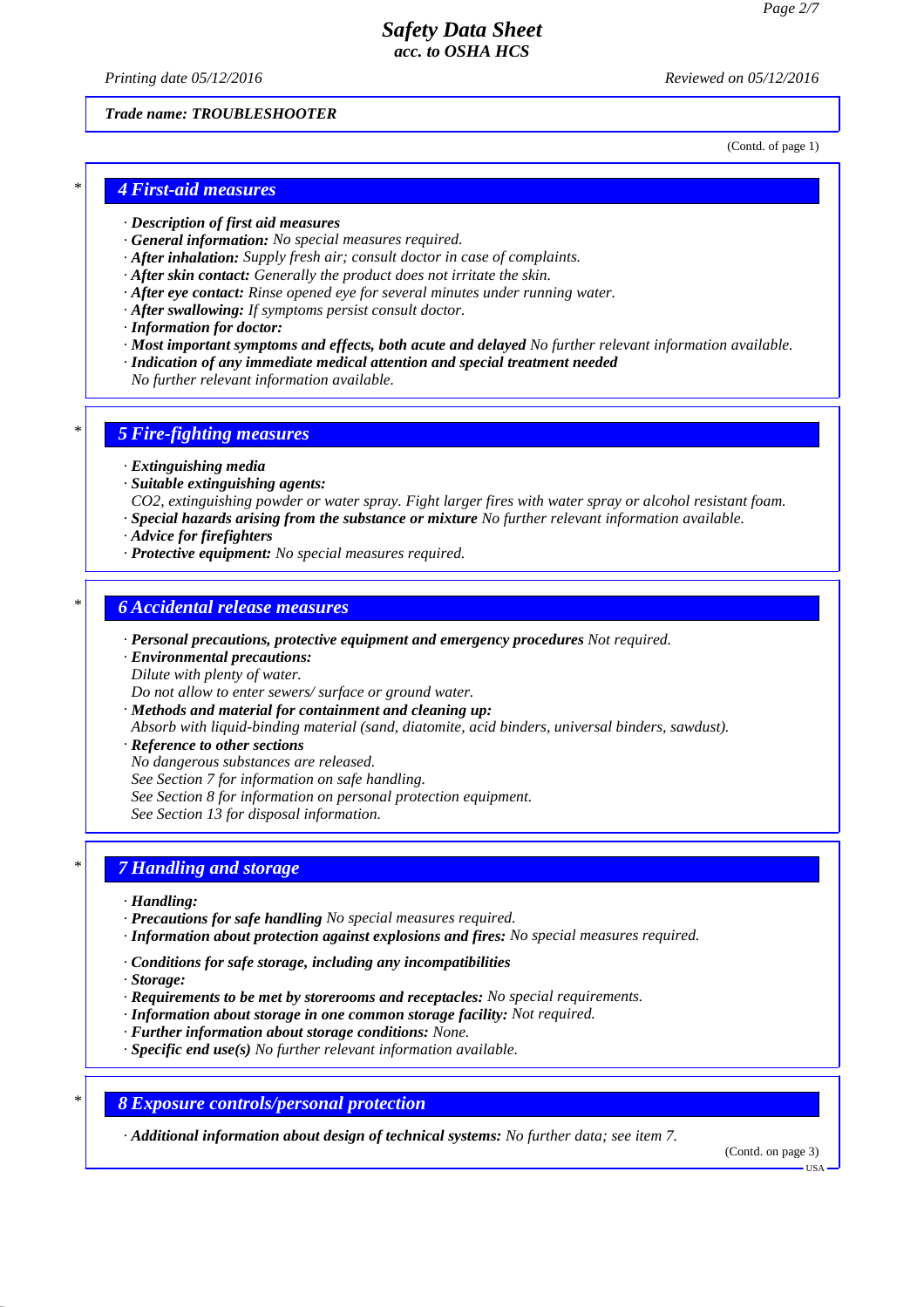*Printing date 05/12/2016 Reviewed on 05/12/2016*

*Trade name: TROUBLESHOOTER*

(Contd. of page 2)

|  |  | Control parameters |
|--|--|--------------------|
|--|--|--------------------|

*· Components with limit values that require monitoring at the workplace:*

*61790-53-2 Diatomaceous earth (Silica-Amorphous)*

*PEL 20mppcf or 80mg/m3 /%SiO2*

*REL Long-term value: 6 mg/m³ See Pocket Guide App. C*

*TLV TLV withdrawn*

*· Additional information: The lists that were valid during the creation were used as basis.*

*· Exposure controls*

- *· Personal protective equipment:*
- *· General protective and hygienic measures:*

*The usual precautionary measures for handling chemicals should be followed.*

- *· Breathing equipment: Not required.*
- *· Protection of hands:*

*The glove material has to be impermeable and resistant to the product/ the substance/ the preparation. Due to missing tests no recommendation to the glove material can be given for the product/ the preparation/ the chemical mixture.*

*Selection of the glove material on consideration of the penetration times, rates of diffusion and the degradation*

*· Material of gloves*

*The selection of the suitable gloves does not only depend on the material, but also on further marks of quality and varies from manufacturer to manufacturer. As the product is a preparation of several substances, the resistance of the glove material can not be calculated in advance and has therefore to be checked prior to the application.*

*· Penetration time of glove material*

*The exact break through time has to be found out by the manufacturer of the protective gloves and has to be observed.*

*· Eye protection: Goggles recommended during refilling.*

## *\* 9 Physical and chemical properties*

- *· Information on basic physical and chemical properties*
- *· General Information · Appearance:*

| $\cdot$ Appearance:                                          |                                               |
|--------------------------------------------------------------|-----------------------------------------------|
| Form:                                                        | Liquid                                        |
| Color:                                                       | Light orange color                            |
| $\cdot$ Odor:                                                | Mild                                          |
| · Odor threshold:                                            | Not determined.                               |
| $\cdot$ pH-value at 20 $\textdegree$ C (68 $\textdegree$ F): | 8.5                                           |
| $\cdot$ Change in condition                                  |                                               |
| <b>Melting point/Melting range:</b>                          | Undetermined.                                 |
| <b>Boiling point/Boiling range:</b>                          | 100 °C (212 °F)                               |
| $\cdot$ Flash point:                                         | 88 °C (190 °F)                                |
| $\cdot$ Flammability (solid, gaseous):                       | Not applicable.                               |
| · Ignition temperature:                                      | 210 °C (410 °F)                               |
| $\cdot$ Decomposition temperature:                           | Not determined.                               |
| $\cdot$ Auto igniting:                                       | <i>Product is not selfigniting.</i>           |
| $\cdot$ Danger of explosion:                                 | Product does not present an explosion hazard. |
| $\cdot$ Explosion limits:                                    |                                               |
| Lower:                                                       | $0.8$ Vol $\%$                                |
|                                                              | (Contd. on page 4)                            |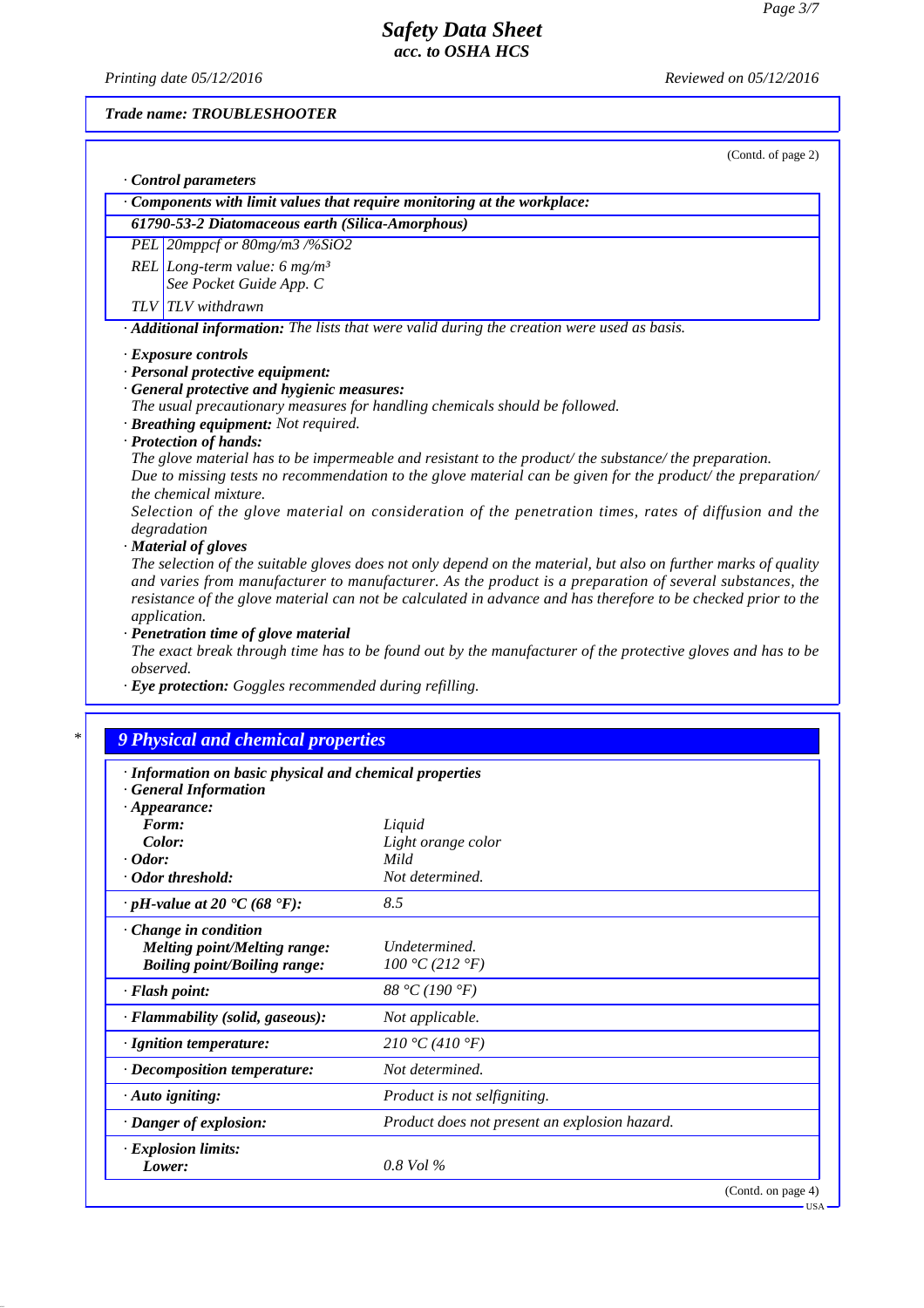*Printing date 05/12/2016 Reviewed on 05/12/2016*

*Trade name: TROUBLESHOOTER*

|                                                            | (Contd. of page 3)                         |  |
|------------------------------------------------------------|--------------------------------------------|--|
| <b>Upper:</b>                                              | 6.0 Vol $\%$                               |  |
| $\cdot$ Vapor pressure at 20 °C (68 °F):                   | 23 hPa $(17 \, \text{mm Hg})$              |  |
| $\cdot$ Density at 20 $\cdot$ C (68 $\cdot$ F):            | 0.9682 $g/cm^3$ (8.08 lbs/gal)             |  |
| $\cdot$ Relative density                                   | Not determined.                            |  |
| · Vapor density                                            | Not determined.                            |  |
| $\cdot$ Evaporation rate                                   | Not determined.                            |  |
| · Solubility in / Miscibility with                         |                                            |  |
| Water:                                                     | Fully miscible.                            |  |
| · Partition coefficient (n-octanol/water): Not determined. |                                            |  |
| $\cdot$ Viscosity:                                         |                                            |  |
| Dynamic at 20 $\textdegree$ C (68 $\textdegree$ F):        | $11000$ mPas                               |  |
| Kinematic:                                                 | Not determined.                            |  |
| · Solvent content:                                         |                                            |  |
| Organic solvents:                                          | $16.5\%$                                   |  |
| Water:                                                     | 67.1 %                                     |  |
| <b>VOC</b> content:                                        | 0.0 g/l / 0.00 lb/gl                       |  |
| Solids content:                                            | 14.5%                                      |  |
| $\cdot$ Other information                                  | No further relevant information available. |  |

### *\* 10 Stability and reactivity*

*· Reactivity No further relevant information available.*

- *· Chemical stability*
- *· Thermal decomposition / conditions to be avoided: No decomposition if used according to specifications.*
- *· Possibility of hazardous reactions No dangerous reactions known.*
- *· Conditions to avoid No further relevant information available.*
- *· Incompatible materials: No further relevant information available.*
- *· Hazardous decomposition products: No dangerous decomposition products known.*

## *\* 11 Toxicological information*

- *· Information on toxicological effects*
- *· Acute toxicity:*
- *· Primary irritant effect:*
- *· on the skin: No irritant effect.*
- *· on the eye: No irritating effect.*
- *· Sensitization: No sensitizing effects known.*
- *· Additional toxicological information:*

*The product is not subject to classification according to internally approved calculation methods for preparations:*

*When used and handled according to specifications, the product does not have any harmful effects according to our experience and the information provided to us.*

#### *· Carcinogenic categories*

*· IARC (International Agency for Research on Cancer)*

*61790-53-2 Diatomaceous earth (Silica-Amorphous) 3* 

## *· NTP (National Toxicology Program)*

*None of the ingredients is listed.*

(Contd. on page 5)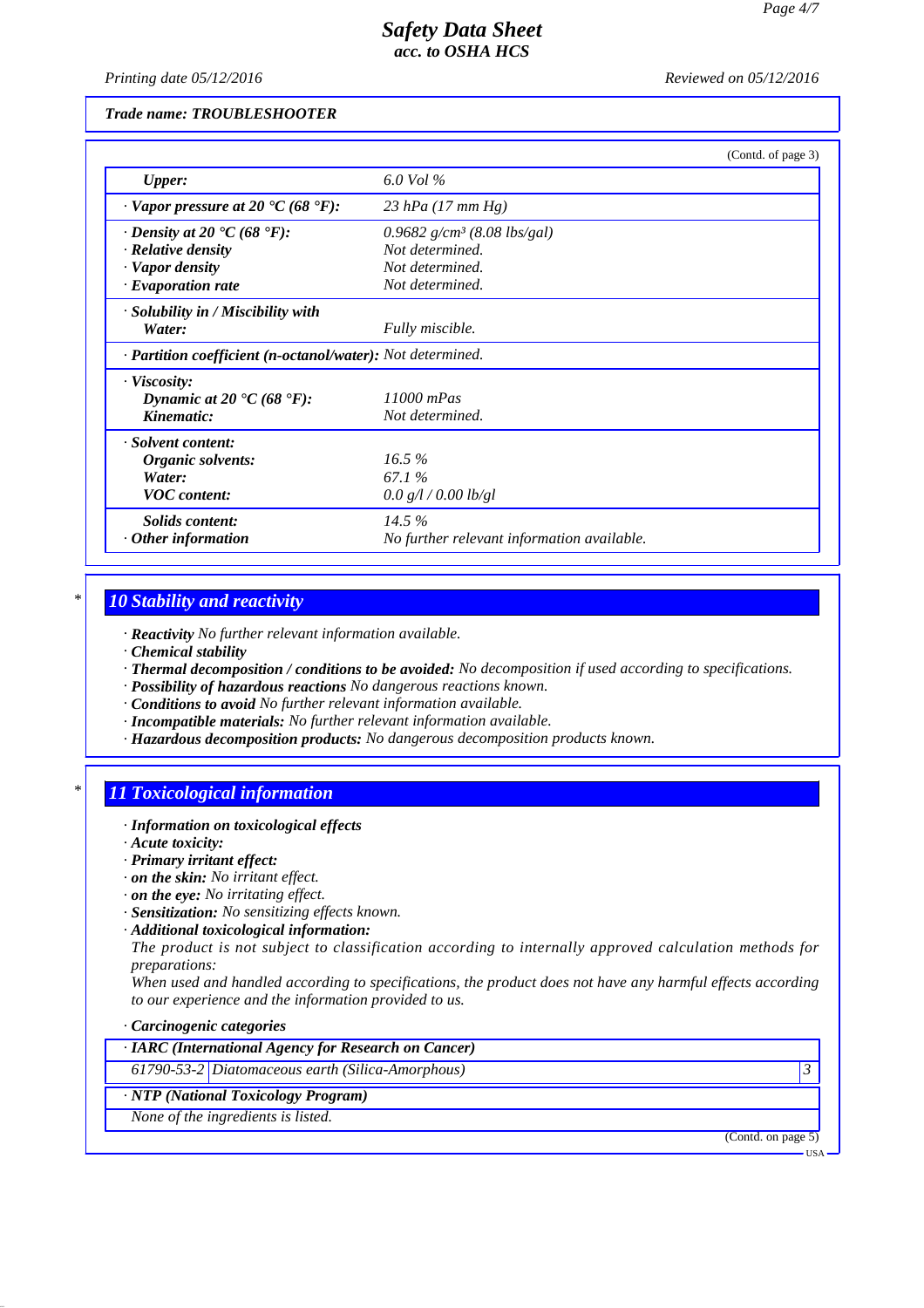*Printing date 05/12/2016 Reviewed on 05/12/2016*

*Trade name: TROUBLESHOOTER*

(Contd. of page 4)

## *· OSHA-Ca (Occupational Safety & Health Administration)*

*None of the ingredients is listed.*

#### *\* 12 Ecological information*

#### *· Toxicity*

- *· Aquatic toxicity: No further relevant information available.*
- *· Persistence and degradability No further relevant information available.*
- *· Behavior in environmental systems:*
- *· Bioaccumulative potential No further relevant information available.*
- *· Mobility in soil No further relevant information available.*
- *· Additional ecological information:*
- *· General notes:*
- *Water hazard class 1 (Self-assessment): slightly hazardous for water*

*Do not allow undiluted product or large quantities of it to reach ground water, water course or sewage system.*

- *· Results of PBT and vPvB assessment*
- *· PBT: Not applicable.*
- *· vPvB: Not applicable.*
- *· Other adverse effects No further relevant information available.*

### *\* 13 Disposal considerations*

- *· Waste treatment methods*
- *· Recommendation: Smaller quantities can be disposed of with household waste.*
- *· Uncleaned packagings:*
- *· Recommendation: Disposal must be made according to official regulations.*
- *· Recommended cleansing agent: Water, if necessary with cleansing agents.*

## *\* 14 Transport information*

| $\cdot$ UN-Number<br>· DOT, ADR, ADN, IMDG, IATA                                    | Void            |         |
|-------------------------------------------------------------------------------------|-----------------|---------|
| $\cdot$ UN proper shipping name<br>· DOT, ADR, ADN, IMDG, IATA                      | Void            |         |
| $\cdot$ Transport hazard class(es)                                                  |                 |         |
| · DOT, ADR, ADN, IMDG, IATA<br>· Class                                              | Void            |         |
| · Packing group<br>· DOT, ADR, IMDG, IATA                                           | Void            |         |
| · Environmental hazards:<br>$\cdot$ Marine pollutant:                               | $N_{O}$         |         |
| · Special precautions for user                                                      | Not applicable. |         |
| · Transport in bulk according to Annex II of<br><b>MARPOL73/78 and the IBC Code</b> | Not applicable. |         |
| · UN "Model Regulation":                                                            | Void            |         |
|                                                                                     |                 | $USA -$ |

(Contd. on page 6)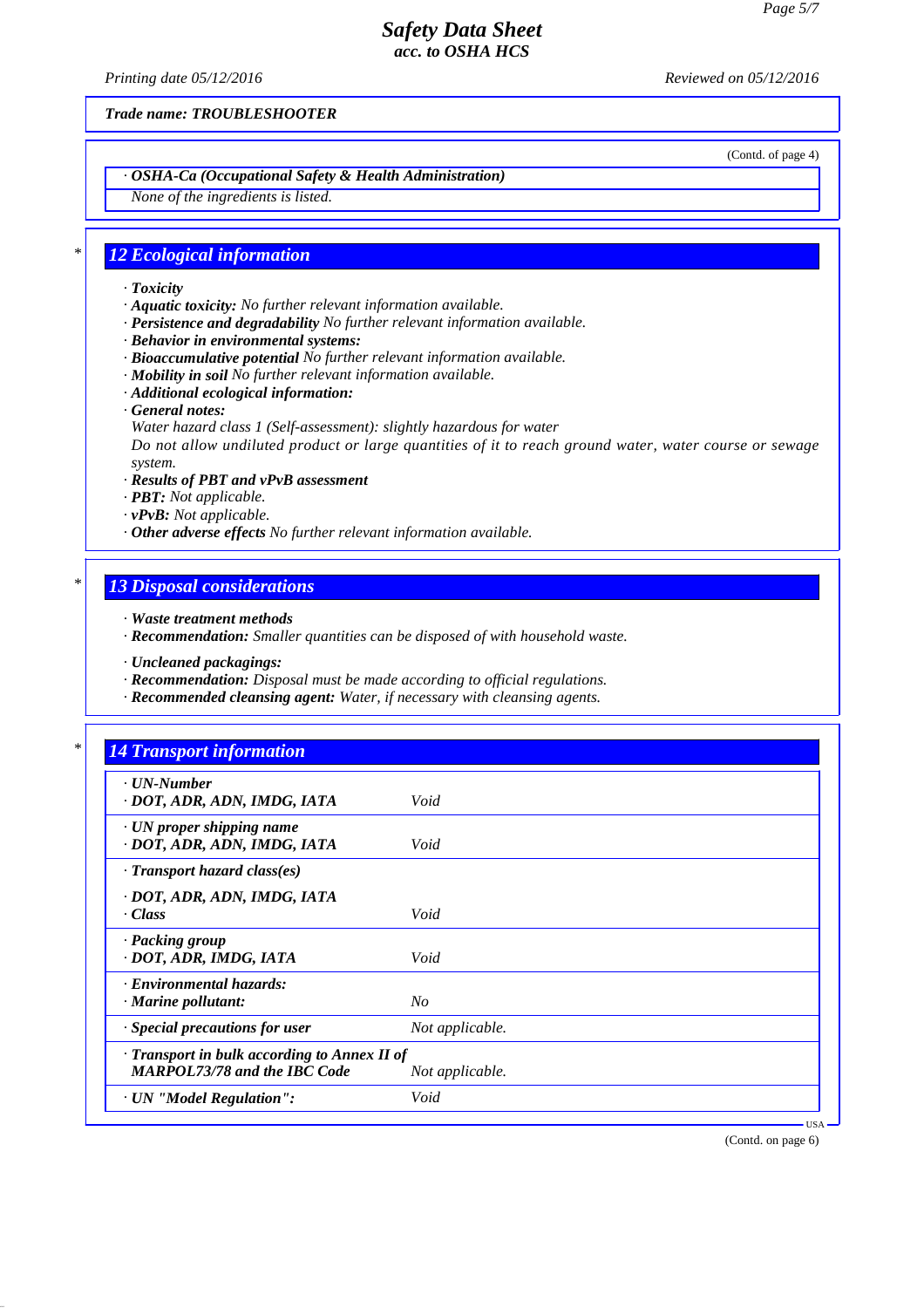*Printing date 05/12/2016 Reviewed on 05/12/2016*

*Trade name: TROUBLESHOOTER*

(Contd. of page 5)

 $-<sup>T</sup>$ ISA

# *\* 15 Regulatory information · Safety, health and environmental regulations/legislation specific for the substance or mixture · Sara · Section 355 (extremely hazardous substances): None of the ingredients is listed. · Section 313 (Specific toxic chemical listings): None of the ingredients is listed. · TSCA (Toxic Substances Control Act) All ingredients are listed · Proposition 65 · Chemicals known to cause cancer: None of the ingredients is listed. · Chemicals known to cause reproductive toxicity for females: None of the ingredients is listed. · Chemicals known to cause reproductive toxicity for males: None of the ingredients is listed. · Chemicals known to cause developmental toxicity: None of the ingredients is listed. · Carcinogenic categories · EPA (Environmental Protection Agency) None of the ingredients is listed. · TLV (Threshold Limit Value established by ACGIH) None of the ingredients is listed. · NIOSH-Ca (National Institute for Occupational Safety and Health) None of the ingredients is listed.*

*· GHS label elements Void*

*· Hazard pictograms Void*

*· Signal word Void*

*· Hazard statements Void*

*· Chemical safety assessment: A Chemical Safety Assessment has not been carried out.*

## *16 Other information*

*This information is based on our present knowledge. However, this shall not constitute a guarantee for any specific product features and shall not establish a legally valid contractual relationship.*

*· Date of preparation / last revision 05/12/2016 / 14*

*· Abbreviations and acronyms: RID: Règlement international concernant le transport des marchandises dangereuses par chemin de fer (Regulations Concerning the International Transport of Dangerous Goods by Rail) ICAO: International Civil Aviation Organisation ADR: Accord européen sur le transport des marchandises dangereuses par Route (European Agreement concerning the International Carriage of Dangerous Goods by Road) IMDG: International Maritime Code for Dangerous Goods DOT: US Department of Transportation IATA: International Air Transport Association ACGIH: American Conference of Governmental Industrial Hygienists EINECS: European Inventory of Existing Commercial Chemical Substances ELINCS: European List of Notified Chemical Substances CAS: Chemical Abstracts Service (division of the American Chemical Society) NFPA: National Fire Protection Association (USA) HMIS: Hazardous Materials Identification System (USA) VOC: Volatile Organic Compounds (USA, EU) PBT: Persistent, Bioaccumulative and Toxic vPvB: very Persistent and very Bioaccumulative NIOSH: National Institute for Occupational Safety* (Contd. on page 7)